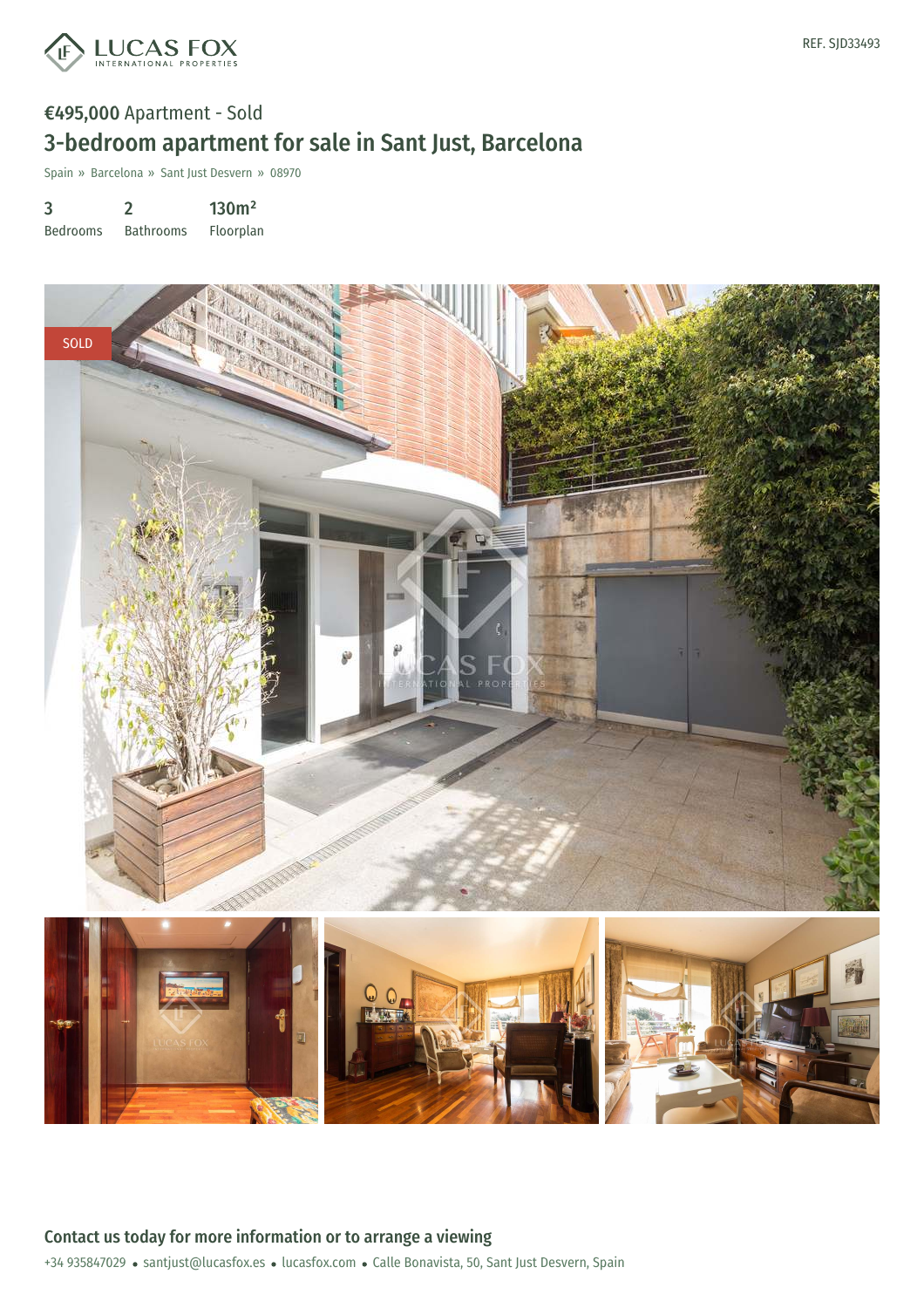

## €495,000 Apartment - Sold 3-bedroom apartment for sale in Sant Just, Barcelona

Spain » Barcelona » Sant Just Desvern » 08970

3 Bedrooms 2 Bathrooms 130m² Floorplan

#### **OVERVIEW**

### Exterior-facing apartment of 130 m² with 3 bedrooms, 2 parking spaces, community pool and green area for sale in the heart of Torreblanca.

Lucas Fox presents this exclusive apartment in the centre of Torreblanca. The corner apartment consists of 130 m² and offers a lot of light and a very family-friendly lifestyle.

The property has three bedrooms, two doubles and one single or an office, two bathrooms, a kitchen with access to a utility room and a spacious 25 m² living room. All the bedrooms connect with the long balcony-terrace that borders the entire floor in an L shape, about 20 metres long.

Two parking spaces are included in the same building, storage room and community pool with green area.

We are facing a unique opportunity due to the high demand in the area and the shortage of available homes.



[lucasfox.com/go/sjd33493](https://www.lucasfox.com/go/sjd33493)

Swimming pool, Terrace, Parking, Balcony, Equipped Kitchen, Exterior, Transport nearby